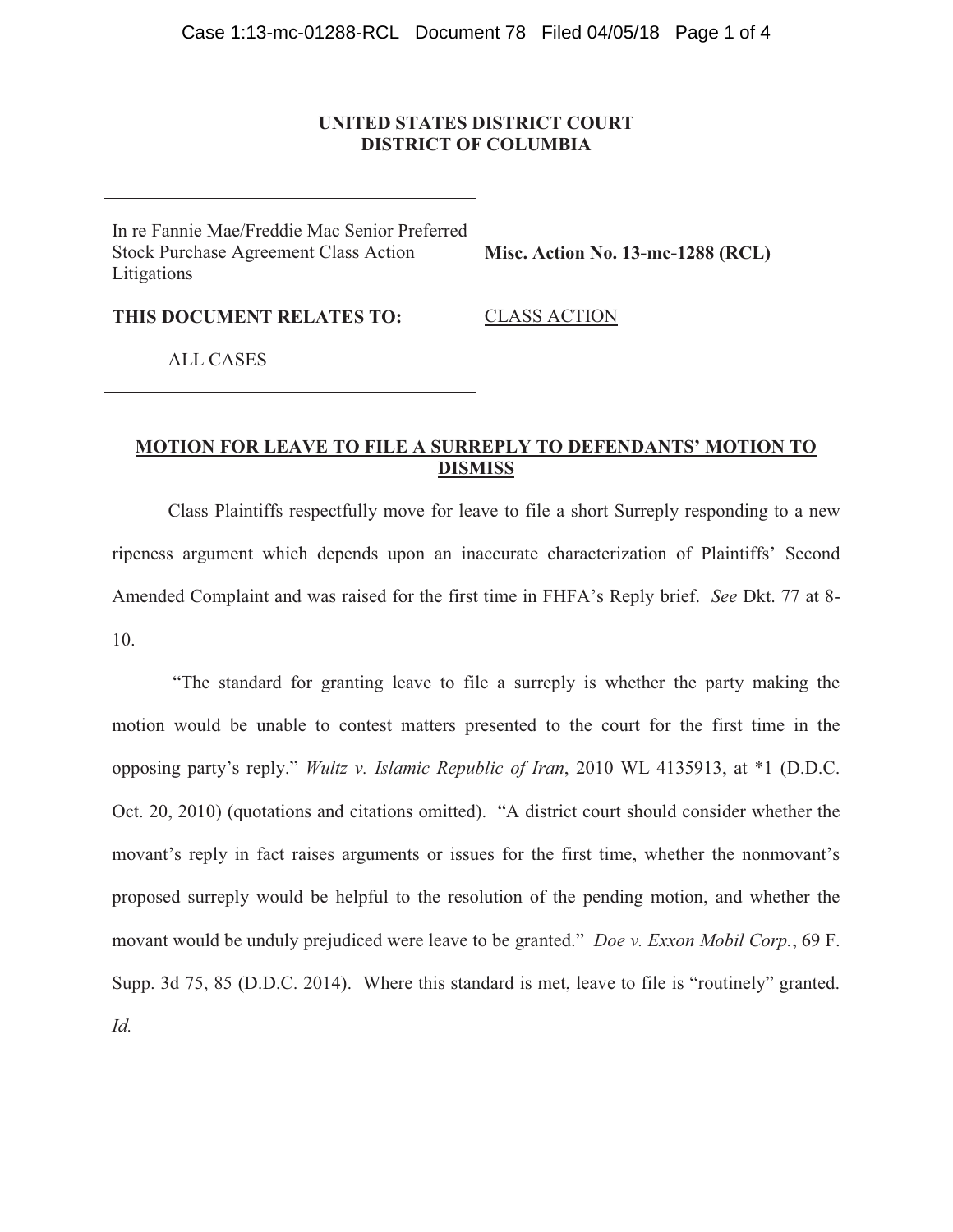## Case 1:13-mc-01288-RCL Document 78 Filed 04/05/18 Page 2 of 4

Class Plaintiffs' proposed Surreply satisfies this standard. As the Court knows, the D.C. Circuit held that Class Plaintiffs' anticipatory repudiation and implied covenant claims were constitutionally and prudentially ripe. *Perry Capital LLC v. Mnuchin*, 864 F.3d 591, 632 (D.C. Cir. 2017). FHFA's opening memorandum *implicitly* attacked this holding by asking this Court to find that the doctrine of anticipatory breach does not apply when the plaintiff has fully performed its contractual performance and it is merely the defendant who has failed to perform and who has announced its intention not to perform. *See* Dkt. 66 at 15-16. Class Plaintiffs responded to these points in their Opposition. *See* Dkt. 72 at 13-16.

Now, in its Reply brief, FHFA seeks *explicitly* to relitigate the question of ripeness. *See*  Dkt. 77 at 10 ("[T]he contract-related claims in the current complaints are not ripe."). FHFA's basis for this new argument – that Plaintiffs' Second Amended Complaint supposedly "omit[s] the allegations that the D.C. Circuit considered indispensable to ripeness" (Dkt. 77 at  $9$ ) – does not appear anywhere in FHFA's opening memorandum and is simply incorrect.

Fairness requires that Class Plaintiffs be allowed to respond to this new argument. The proposed Surreply demonstrates that FHFA's new argument is based on a complete mischaracterization of both the D.C. Circuit's decision and Plaintiffs' Claims, and would therefore be "helpful to the resolution of the pending motion." *Doe*, 69 F. Supp. 3d at 85.

For the foregoing reasons, Class Plaintiffs respectfully request that the Court grant leave to file the attached Surreply.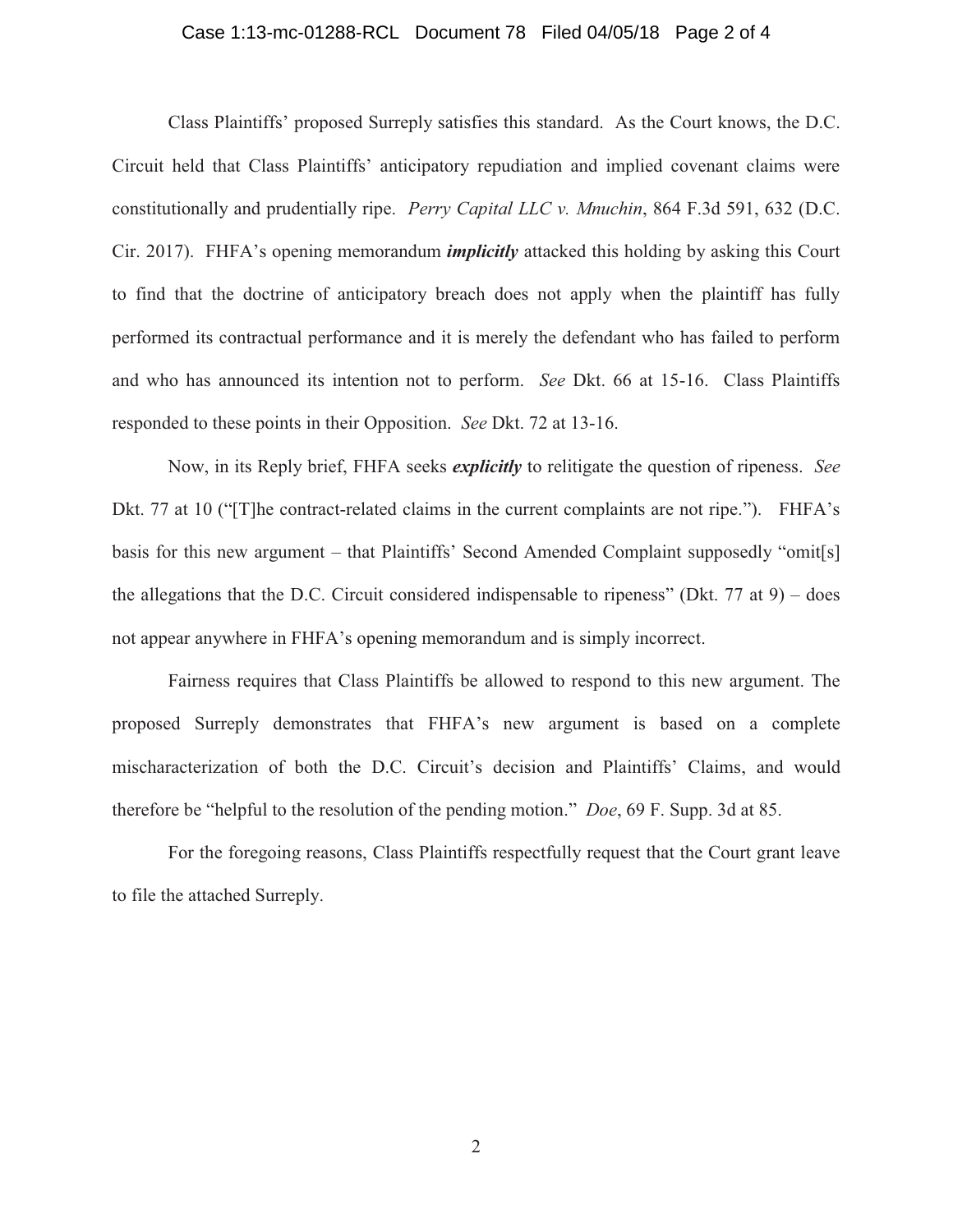Dated: April 5, 2018

David R. Kaplan (*Pro Hac Vice*) BERNSTEIN LITOWITZ BERGER & GROSSMANN LLP 12481 High Bluff Drive Suite 300 San Diego, CA 92130 Tel: (858) 793-0070 Fax: (858) 793-0323 davidk@blbglaw.com

Michael J. Barry (*Pro Hac Vice*) GRANT & EISENHOFER P.A. 123 Justison Street Wilmington, DE 19801 Tel: (302) 622-7000 Fax: (302) 622-7100 mbarry@gelaw.com

Respectfully submitted,

*/s/ Hamish P.M. Hume* 

Hamish P.M. Hume (Bar No. 449914) Stacey K. Grigsby (Bar No. 491197) Jonathan M. Shaw (Bar No. 446249) Alexander I. Platt (Bar No. 1019844) BOIES SCHILLER FLEXNER LLP 1401 New York Ave., NW Washington, D.C. 20005 Tel: (202) 237-2727 Fax: (202) 237-6131 hhume@bsfllp.com sgrigsby@bsfllp.com jshaw@bsfllp.com aplatt@bsfllp.com

Eric L. Zagar (*Pro Hac Vice*) KESSLER TOPAZ MELTZER & CHECK LLP 280 King of Prussia Road Radnor, PA 19087 Tel: (610) 667-7706 Fax: (610) 667-7056 ezagar@ktmc.com

*Interim Co-Lead Class Counsel*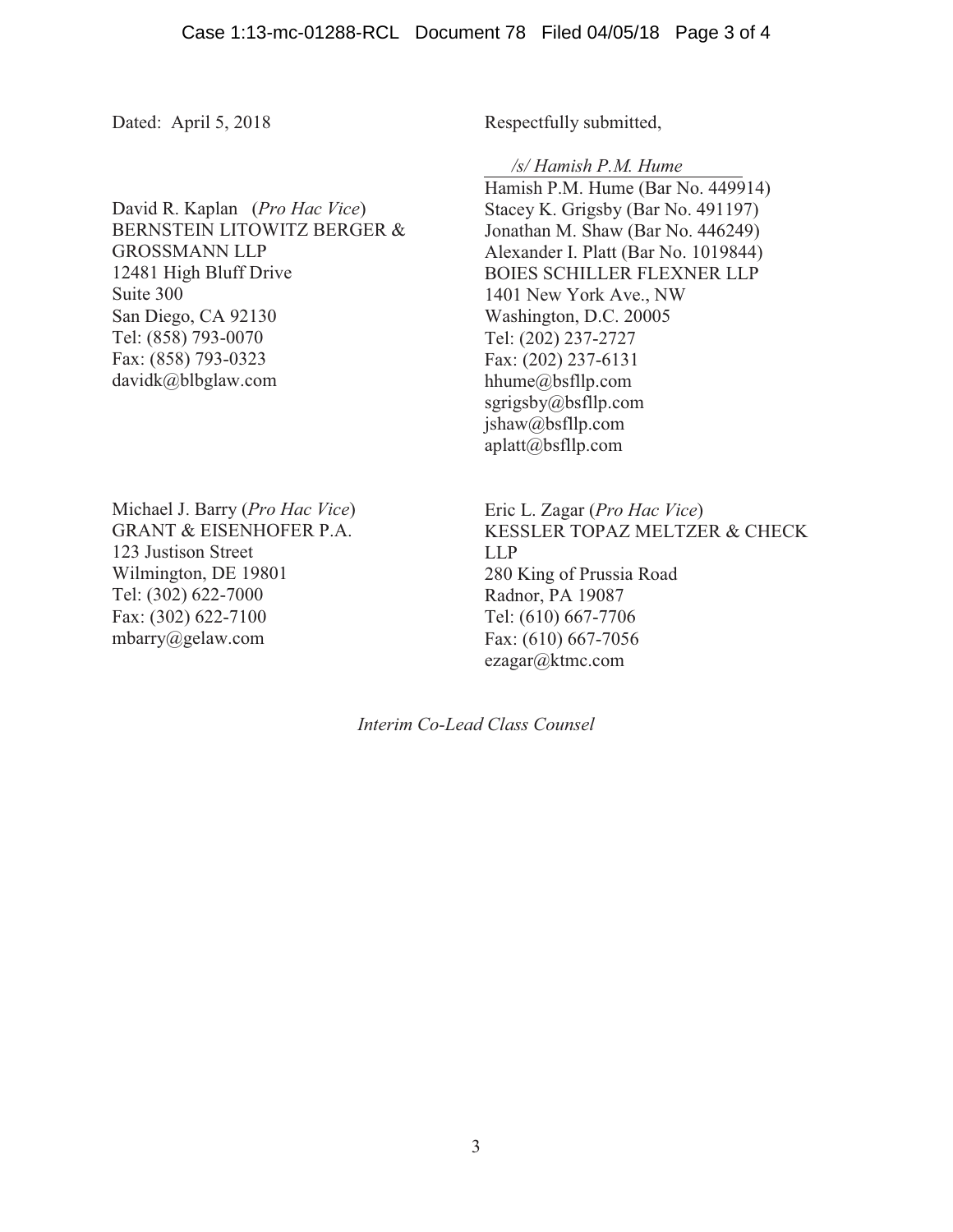BOTTINI & BOTTINI, INC. Frank A. Bottini 7817 Ivanhoe Avenue, Suite 102 La Jolla, CA 92037 Telephone: (858) 914-2001 Facsimile: (858) 914-2002 fbottini@bottinilaw.com

GLANCY PRONGAY & MURRAY LLP Lionel Z. Glancy Michael M. Goldberg Ex Kano S. Sams II 1925 Century Park East, Suite 2100 Los Angeles, California 90067 Telephone: (310) 201-9150 Facsimile: (310) 201-9160 lglancy@glancylaw.com esams@glancylaw.com

LOWEY DANNENBERG, P.C. Barbara Hart (*pro hac vice*) Thomas M. Skelton 44 South Broadway, Suite 1100 White Plains, NY 10601 Telephone: (914) 997-0500 Facsimile: (914) 997-0035

POMERANTZ LLP Jeremy A. Lieberman 600 Third Avenue, 20th Floor New York, New York 10016 Telephone: (212) 661-1100 Facsimile: (212) 661-8665 jalieberman@pomlaw.com

Patrick V. Dahlstrom Ten South LaSalle Street, Suite 3505 Chicago, Illinois 60603 Telephone: (312) 377-1181 Facsimile: (312) 377-1184 pdahlstrom@pomlaw.com

FINKELSTEIN THOMPSON LLP Michael G. McLellan (Bar #489217) 3201 New Mexico Avenue NW, Suite 395 Washington, DC 20016 Telephone: (202) 337-8000 Facsimile: (202) 337-8090 mmclellan@finkelsteinthompson.com

*Additional Counsel for Plaintiffs*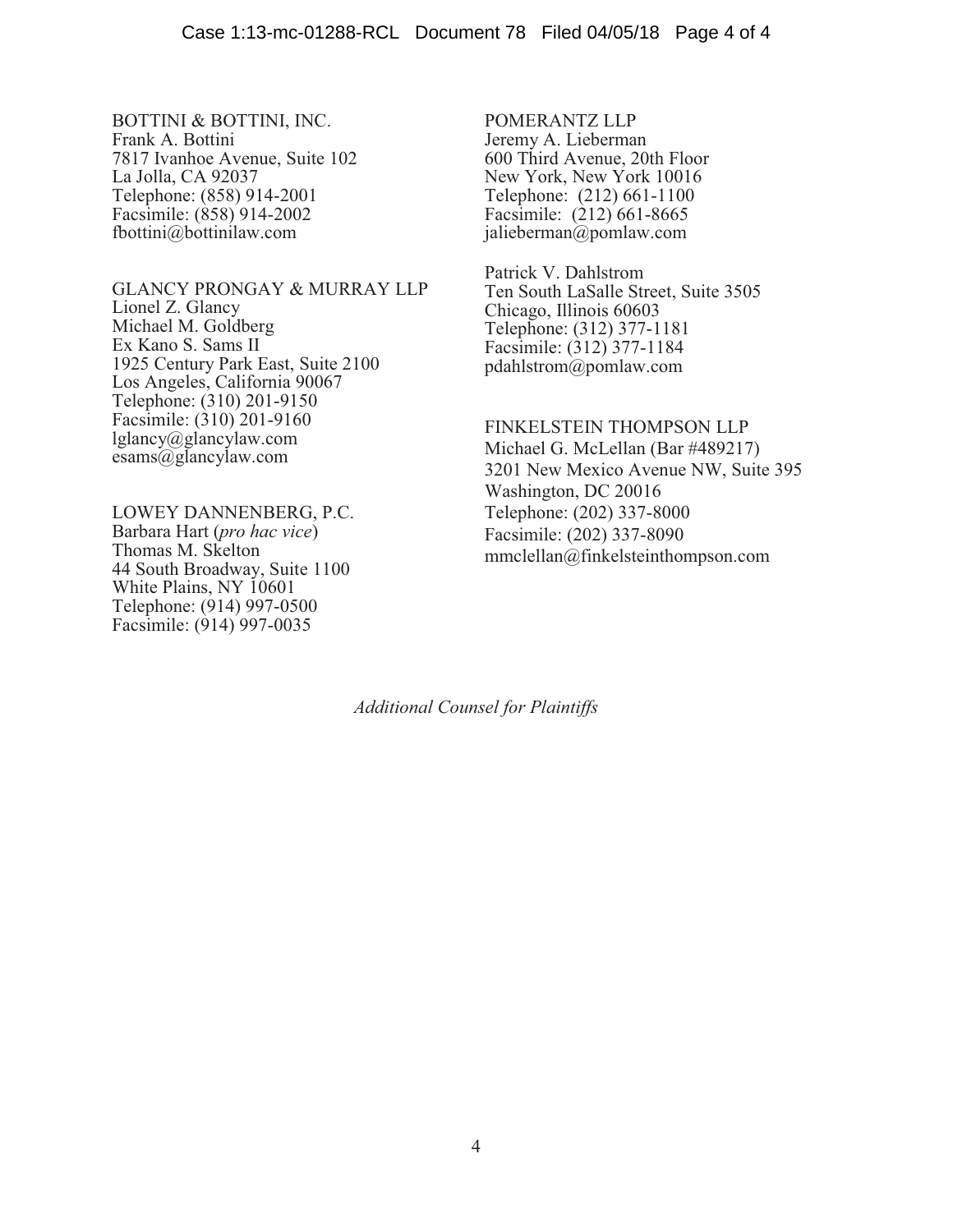# **UNITED STATES DISTRICT COURT DISTRICT OF COLUMBIA**

In re Fannie Mae/Freddie Mac Senior Preferred Stock Purchase Agreement Class Action Litigations

**Misc. Action No. 13-mc-1288 (RCL)** 

**THIS DOCUMENT RELATES TO:** 

ALL CASES

CLASS ACTION

## **PROPOSED SURREPLY TO DEFENDANTS' MOTION TO DISMISS**

The D.C. Circuit held that Class Plaintiffs' anticipatory repudiation and implied covenant claims were constitutionally and prudentially ripe because "The class plaintiffs allege the Third Amendment, by depriving them of their right to share in the Companies' assets when and if they are liquidated, immediately diminished the value of their shares." *Perry Capital LLC v. Mnuchin*, 864 F.3d 591, 632 (D.C. Cir. 2017). FHFA's Motion to Dismiss had implicitly attacked this holding by asking this Court to find that the doctrine of anticipatory breach does not apply when the plaintiff has fully performed its contractual performance and it is merely the defendant who has failed to perform and who has announced its intention not to perform. *See*  Dkt. 66 at 15-16.

On Reply, FHFA has abandoned all pretense and has sought to directly relitigate the question of ripeness. FHFA claims that Plaintiffs' Second Amended Complaint (SAC) supposedly "omit[s] the allegations that the D.C. Circuit considered indispensable to ripeness." Dkt. 77 at 9; *see also id.* at 1 (alleging that the "gravaman" of Plaintiffs' breach claims on remand is that they will be harmed "at some indeterminate point in the future that may or may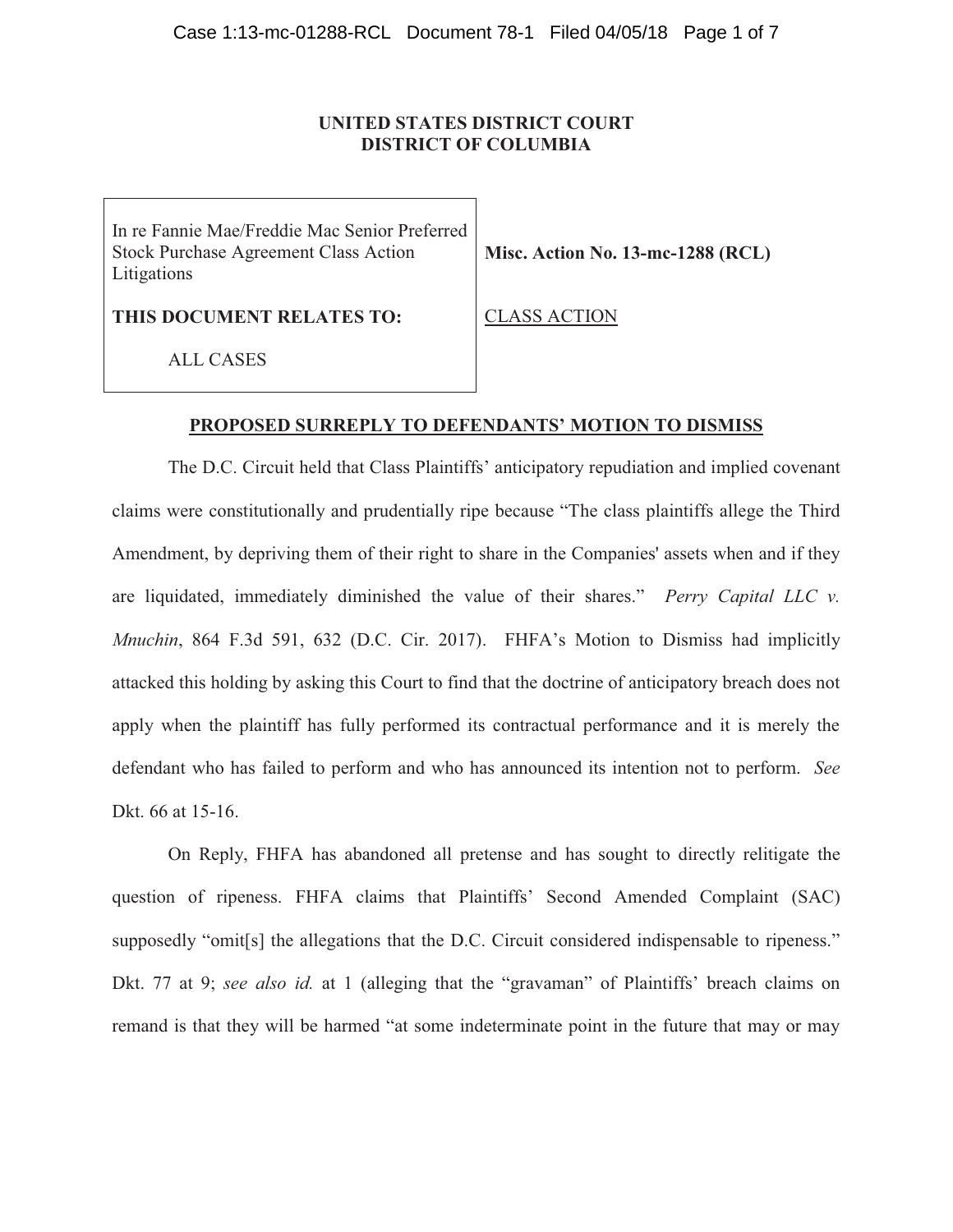not ever occur."). FHFA is wrong. Its argument is based on a complete mischaracterization of both the D.C. Circuit's decision and Plaintiffs' Claims.

The D.C. Circuit's ripeness holding did not rely on a single "indispensable" factual allegation, but rather relied on Plaintiffs' allegations and arguments "throughout this litigation" that (a) Plaintiffs' contractual rights had value before the Third Amendment, (b) the Third Amendment destroyed that value, and (c) Plaintiffs suffered damages as a result. 864 F.3d at 632, 633 n.26. In a footnote, the D.C. Circuit quoted, as *examples*, numerous statements articulating these points from *various* filings by the Class Plaintiffs in the trial and appellate courts:

> Although the class plaintiffs do not describe the Third Amendment as "an anticipatory repudiation" until their reply brief, Class Pls. Reply Br. at 13, they have emphasized throughout this litigation that it "nullified—and thereby breached—the contractual rights to a liquidation distribution" by rendering performance impossible. Class Pls. Br. at 40-41; *see also, e.g.*, [First Amended Complaint (FAC), Dkt. 4] ¶ 22 (alleging the Third Amendment "effectively eliminated the property and contractual rights of Plaintiffs and the Classes to receive their liquidation preference upon the dissolution, liquidation or winding up of Fannie Mae and Freddie Mac"); Class Pls. Opp'n to Mot. to Dismiss at 37 ("[T]he Third Amendment has made it impossible for [the Companies] ever to have ... assets available for distribution to stockholders other than Treasury" and thereby "eliminated Plaintiffs' present ... liquidation rights in breach of the Certificates" (internal quotation marks omitted)). The class plaintiffs allege they "paid valuable consideration in exchange for these contractual rights," which rights "had substantial market value ... that [was] swiftly dissipated in the wake of the Third Amendment," [FAC, Dkt. 4]  $\parallel$  23, causing the class plaintiffs to "suffer[ ] damages," *e.g.*, [FAC, Dkt. 4] ¶ 144.

*Id.* at 633 n.26.

The SAC continues to make all these arguments. It continues to allege that Plaintiffs' contract rights had value before the Third Amendment, and that the Third Amendment destroyed that value. *E.g.*, Dkt. 71 at ¶ 14 ("the Third Amendment completely eviscerated and destroyed the economic rights held by private shareholders."); *id.* at ¶ 57 (alleging that, prior to the Third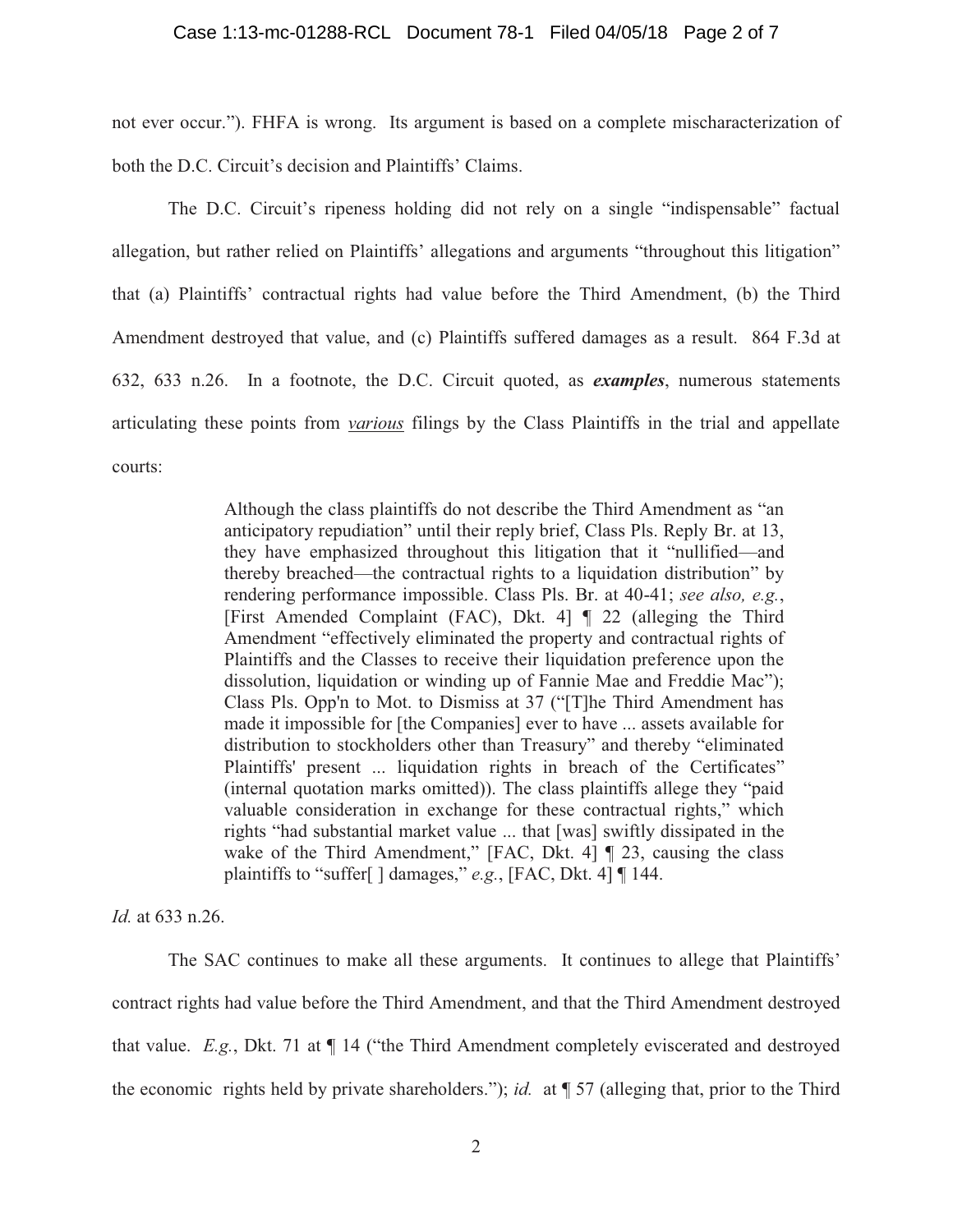## Case 1:13-mc-01288-RCL Document 78-1 Filed 04/05/18 Page 3 of 7

Amendment, "the holders of the Preferred Stock and Common Stock had a reason to believe and expect that the economic value of their shares, and the rights they had as stockholders, would likely be increasing, and would not be eliminated."); *id.* at  $\P$  59 ("The Third Amendment . . . eliminated the contractual rights of the Preferred Stock and Common Stock holders, and expropriated for the Government the economic value of these privately-held securities."); *id.* at ¶ 60 ("The Third Amendment . . . destroys tens of billions of dollars of value in the Companies' Preferred Stock and Common Stock."); *id.* at ¶ 92 ("The Third Amendment . . . expropriates the value of their shares and transfers that value to the Treasury, the Companies' controlling stockholder."); *id.* at ¶ 93 ("The Third Amendment . . . was specifically intended to ensure that stockholders (other than Treasury) could never again recover any value from their investments."). The SAC also alleges that Plaintiffs *have already been* injured as a result of the Third Amendment. *Id.* at ¶ 14 (alleging that stockholders "*have been* severely damaged" by the Third Amendment) (emphasis added); *id.* at ¶ 98-101 (defining the classes as shareholders "who *were* damaged" by the Third Amendment) (emphasis); **[1]** 130, 137, 144 (alleging that Plaintiffs "*suffered* damages" as a result of FHFA's anticipatory repudiation) (emphasis added); ¶¶ 151, 158, 165 (alleging that Plaintiffs "*suffered* damages" as a result of FHFA's breach of the implied covenant of good faith and fair dealing) (emphasis added).

Further, Class Plaintiffs' Opposition explained that its claims were based on the fact that the Third Amendment "*immediately* reduced the value of Plaintiffs' stock." Dkt. 72 at 15; *see also id.* at 3 ("[A]s of August 16, 2012, the day before the Net Worth Sweep[,] Private shareholders had legal rights to dividends and liquidation proceeds, and those rights had economic value. Once the Net Worth Sweep was put in place, however, those legal rights were obliterated. Their economic value was therefore also wiped out."). Indeed FHFA has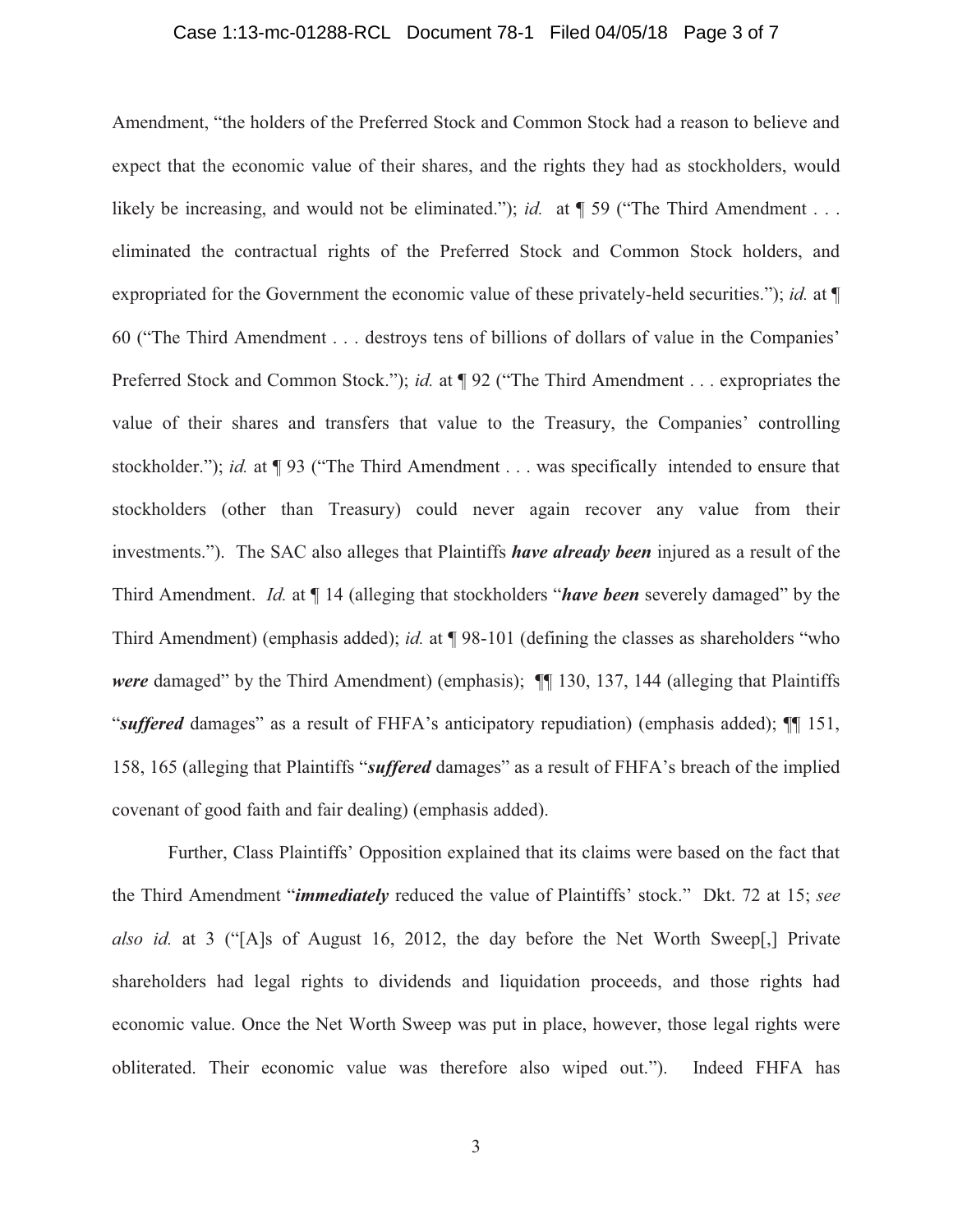#### Case 1:13-mc-01288-RCL Document 78-1 Filed 04/05/18 Page 4 of 7

acknowledged this – its Reply **quotes these exact passages** from Class Plaintiffs' Opposition and uses them as a basis to explain that Class Plaintiffs' claims are based on "the alleged decline in value of their shares." *See* Dkt. 77 at 36 (quoting Dkt. 72 at 3, 15).

The SAC does not rely on the stock price of Plaintiffs' securities because that price reflects the market's expectations regarding this litigation, and thus, is not a reliable metric for accounting for the damages caused to Plaintiffs by the Third Amendment. Because investors evidently believe that this Court will uphold Plaintiffs' contract rights and order FHFA to distribute some funds to stockholders, investors are willing to pay a premium to acquire these shares (and current holders are willing to forego a premium to hold the shares) notwithstanding the Third Amendment's evisceration of those contract rights. Thus, the omission of stock price from the SAC is related to *how* Plaintiffs' damages should properly quantified, not *whether*  Plaintiffs have suffered any damages. *See* Dkt. 72 at 3 ("The only value the preferred and common stock has had since the Net Worth Sweep is a value that depends on the litigation challenging the Net Worth Sweep—or seeking to recover the damages caused by the Net Worth Sweep. Again, Defendants do not and cannot dispute this.").

FHFA also badly mischaracterizes the D.C. Circuit's reliance on *State National Bank v. Lew*, 795 F.3d 48 (D.C. Cir. 2015). FHFA says the D.C. Circuit construed that case as somehow *requiring* allegations regarding share price. Dkt. 77 at 9. In fact, the D.C. Circuit quotes *State National Bank* as merely requiring allegations that "current investments are worth less now, or *have been otherwise adversely affected* now." 864 F.3d at 632 (quoting *State National Bank*, 795 F.3d at 56) (emphasis added). As demonstrated above, the SAC plainly satisfies this requirement.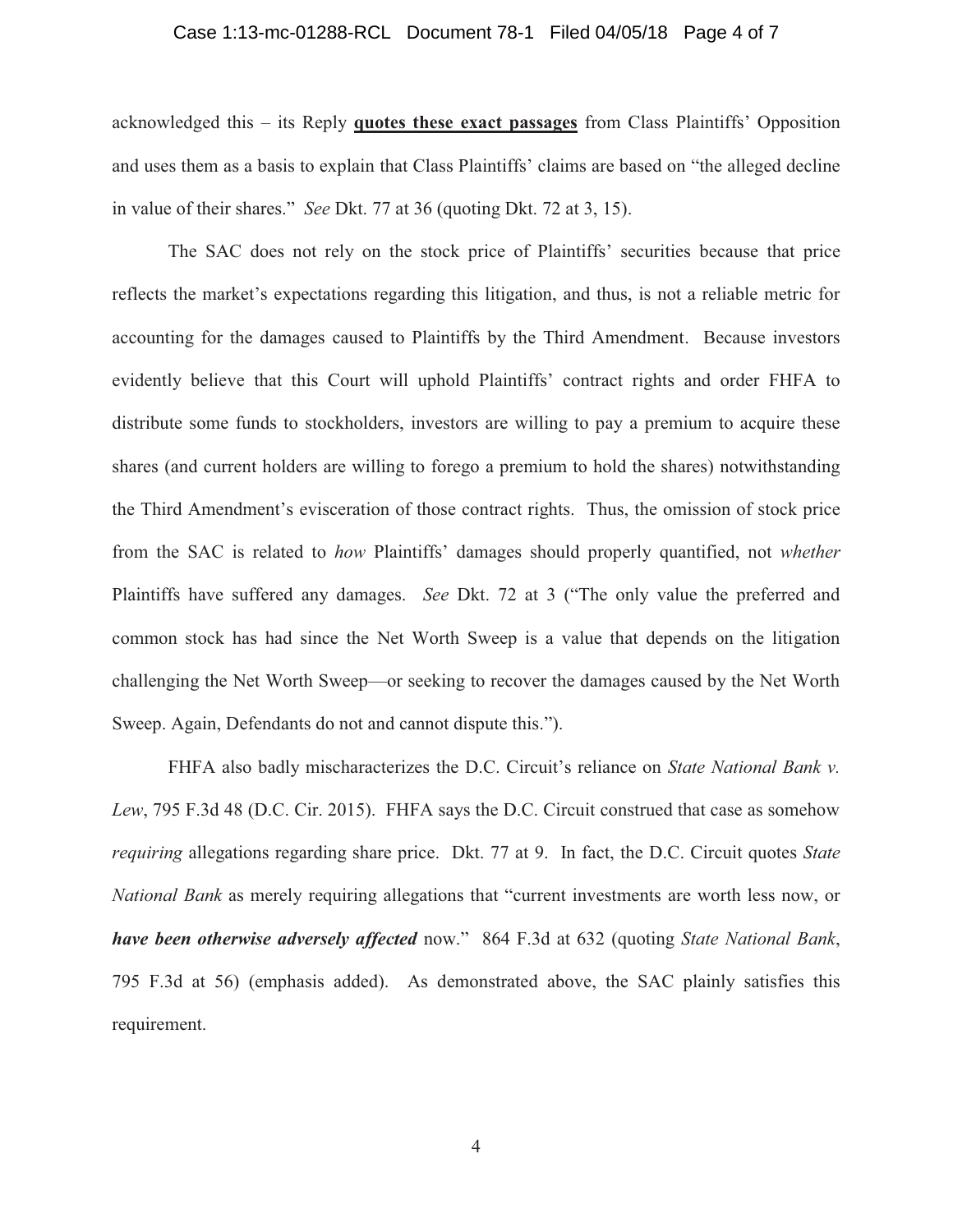## Case 1:13-mc-01288-RCL Document 78-1 Filed 04/05/18 Page 5 of 7

Further, FHFA's attempt to relitigate ripeness makes no sense in light of the fact that the D.C. Circuit's ripeness holding hinged on its recognition that "class plaintiffs' claims for breach of contract with respect to liquidation preferences are better understood as claims for anticipatory breach." 864 F.3d at 633. Unlike the FAC, which did not even use the words "anticipatory breach," the SAC expressly states claims for "anticipatory breach." *Compare* Dkt. 71 Counts I – III ("Breach of Contract – Anticipatory Breach), *with* Dkt. 4, Counts I-III ("Breach of Contract"). It cannot be the case that the FAC stated a valid claim for anticipatory breach, but the SAC does not.

The D.C. Circuit's holding that Plaintiffs' claims are constitutionally and prudentially ripe is binding on this Court. Accordingly, the Court must decide Plaintiffs' claims on the merits.

#### **CONCLUSION**

For the foregoing reasons, as well as those articulated in Plaintiffs' Opposition (Dkt. 72), the Court should deny FHFA's Motion to Dismiss.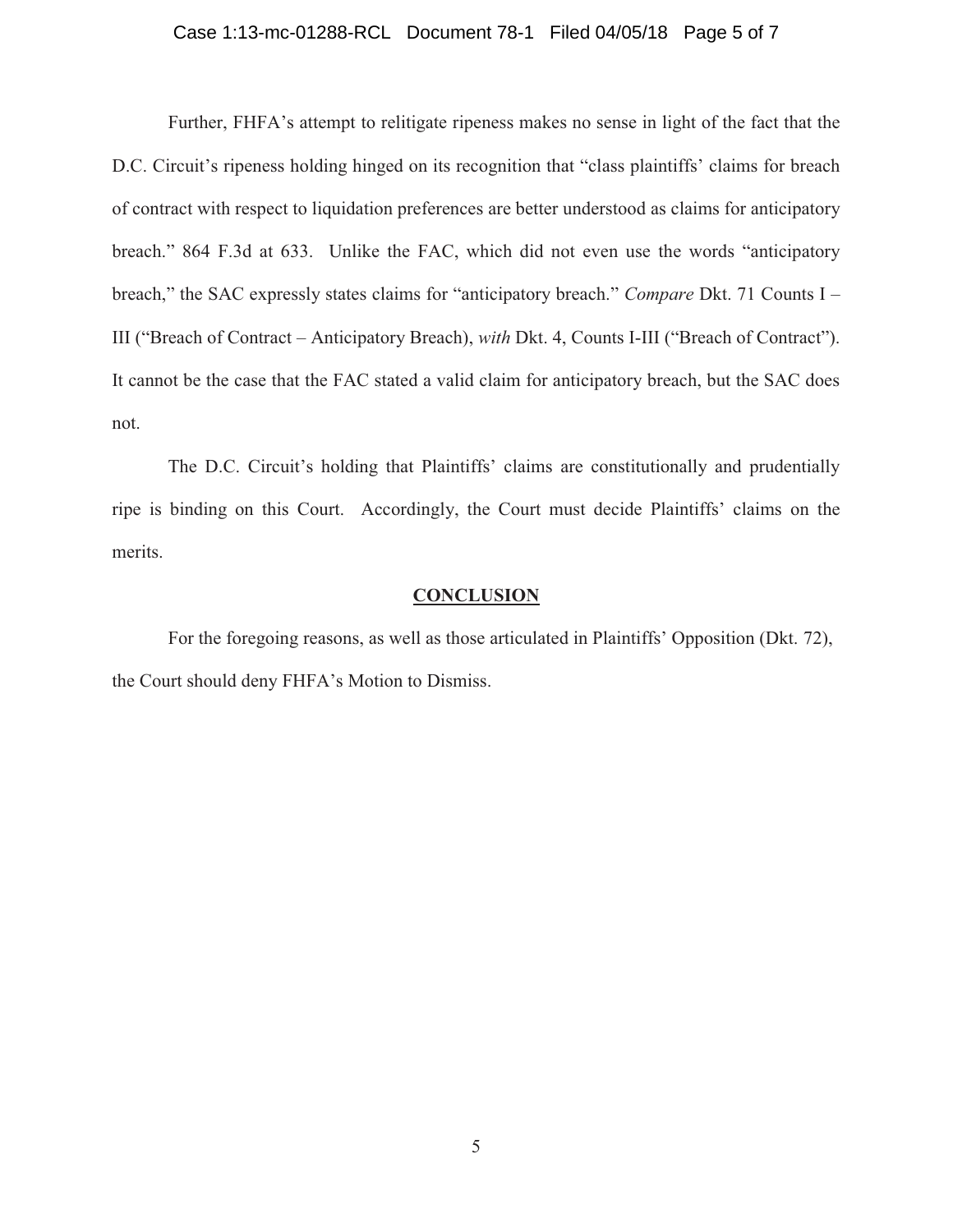Dated: April 5, 2018

David R. Kaplan (*Pro Hac Vice*) BERNSTEIN LITOWITZ BERGER & GROSSMANN LLP 12481 High Bluff Drive Suite 300 San Diego, CA 92130 Tel: (858) 793-0070 Fax: (858) 793-0323 davidk@blbglaw.com

Michael J. Barry (*Pro Hac Vice*) GRANT & EISENHOFER P.A. 123 Justison Street Wilmington, DE 19801 Tel: (302) 622-7000 Fax: (302) 622-7100 mbarry@gelaw.com

Respectfully submitted,

*/s/ Hamish P.M. Hume* 

Hamish P.M. Hume (Bar No. 449914) Stacey K. Grigsby (Bar No. 491197) Jonathan M. Shaw (Bar No. 446249) Alexander I. Platt (Bar No. 1019844) BOIES SCHILLER FLEXNER LLP 1401 New York Ave., NW Washington, D.C. 20005 Tel: (202) 237-2727 Fax: (202) 237-6131 hhume@bsfllp.com sgrigsby@bsfllp.com jshaw@bsfllp.com aplatt@bsfllp.com

Eric L. Zagar (*Pro Hac Vice*) KESSLER TOPAZ MELTZER & CHECK LLP 280 King of Prussia Road Radnor, PA 19087 Tel: (610) 667-7706 Fax: (610) 667-7056 ezagar@ktmc.com

*Interim Co-Lead Class Counsel*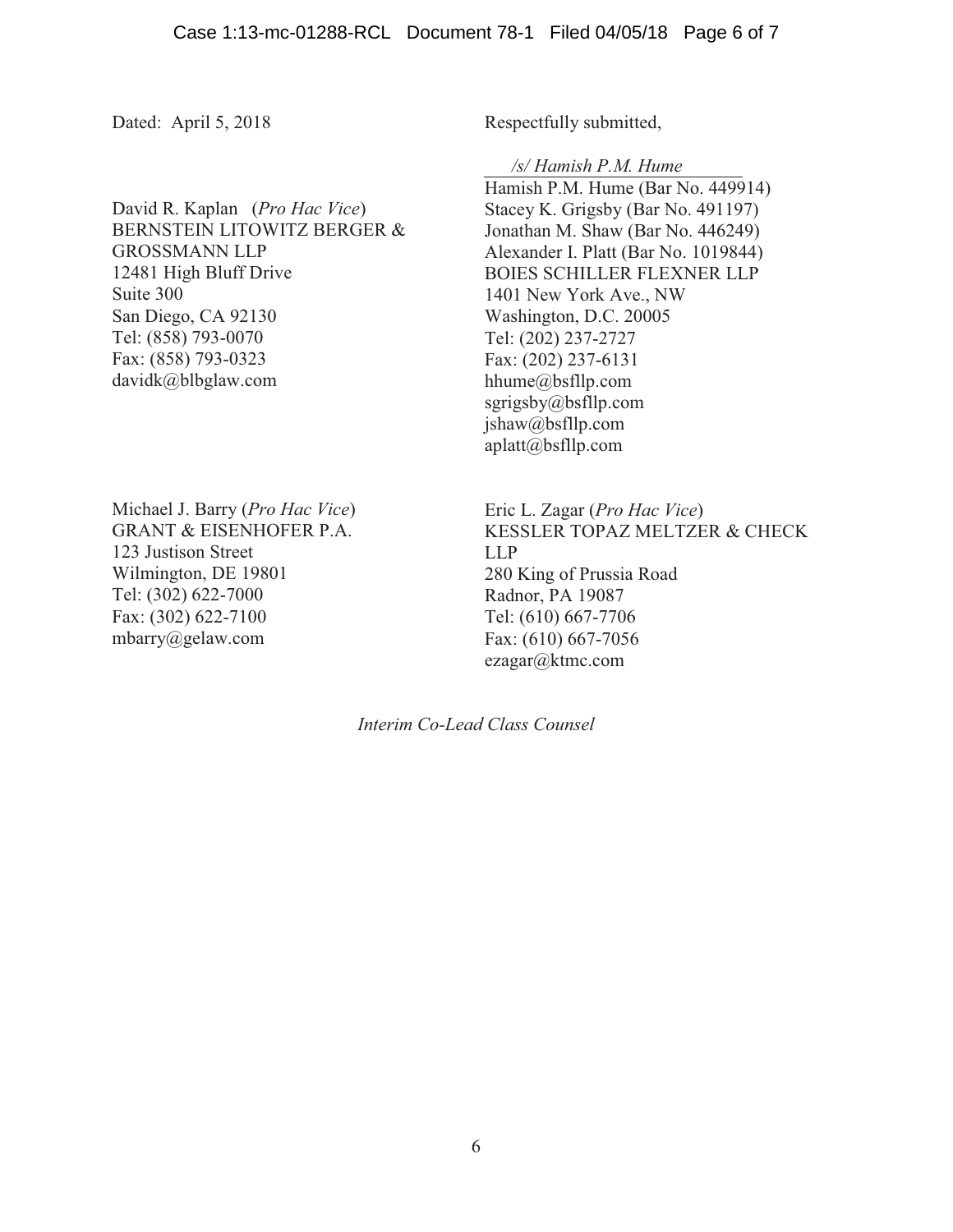BOTTINI & BOTTINI, INC. Frank A. Bottini 7817 Ivanhoe Avenue, Suite 102 La Jolla, CA 92037 Telephone: (858) 914-2001 Facsimile: (858) 914-2002 fbottini@bottinilaw.com

GLANCY PRONGAY & MURRAY LLP Lionel Z. Glancy Michael M. Goldberg Ex Kano S. Sams II 1925 Century Park East, Suite 2100 Los Angeles, California 90067 Telephone: (310) 201-9150 Facsimile: (310) 201-9160 lglancy@glancylaw.com esams@glancylaw.com

LOWEY DANNENBERG, P.C. Barbara Hart (*pro hac vice*) Thomas M. Skelton 44 South Broadway, Suite 1100 White Plains, NY 10601 Telephone: (914) 997-0500 Facsimile: (914) 997-0035

POMERANTZ LLP Jeremy A. Lieberman 600 Third Avenue, 20th Floor New York, New York 10016 Telephone: (212) 661-1100 Facsimile: (212) 661-8665 jalieberman@pomlaw.com

Patrick V. Dahlstrom Ten South LaSalle Street, Suite 3505 Chicago, Illinois 60603 Telephone: (312) 377-1181 Facsimile: (312) 377-1184 pdahlstrom@pomlaw.com

FINKELSTEIN THOMPSON LLP Michael G. McLellan (Bar #489217) 3201 New Mexico Avenue NW, Suite 395 Washington, DC 20016 Telephone: (202) 337-8000 Facsimile: (202) 337-8090 mmclellan@finkelsteinthompson.com

*Additional Counsel for Plaintiffs*